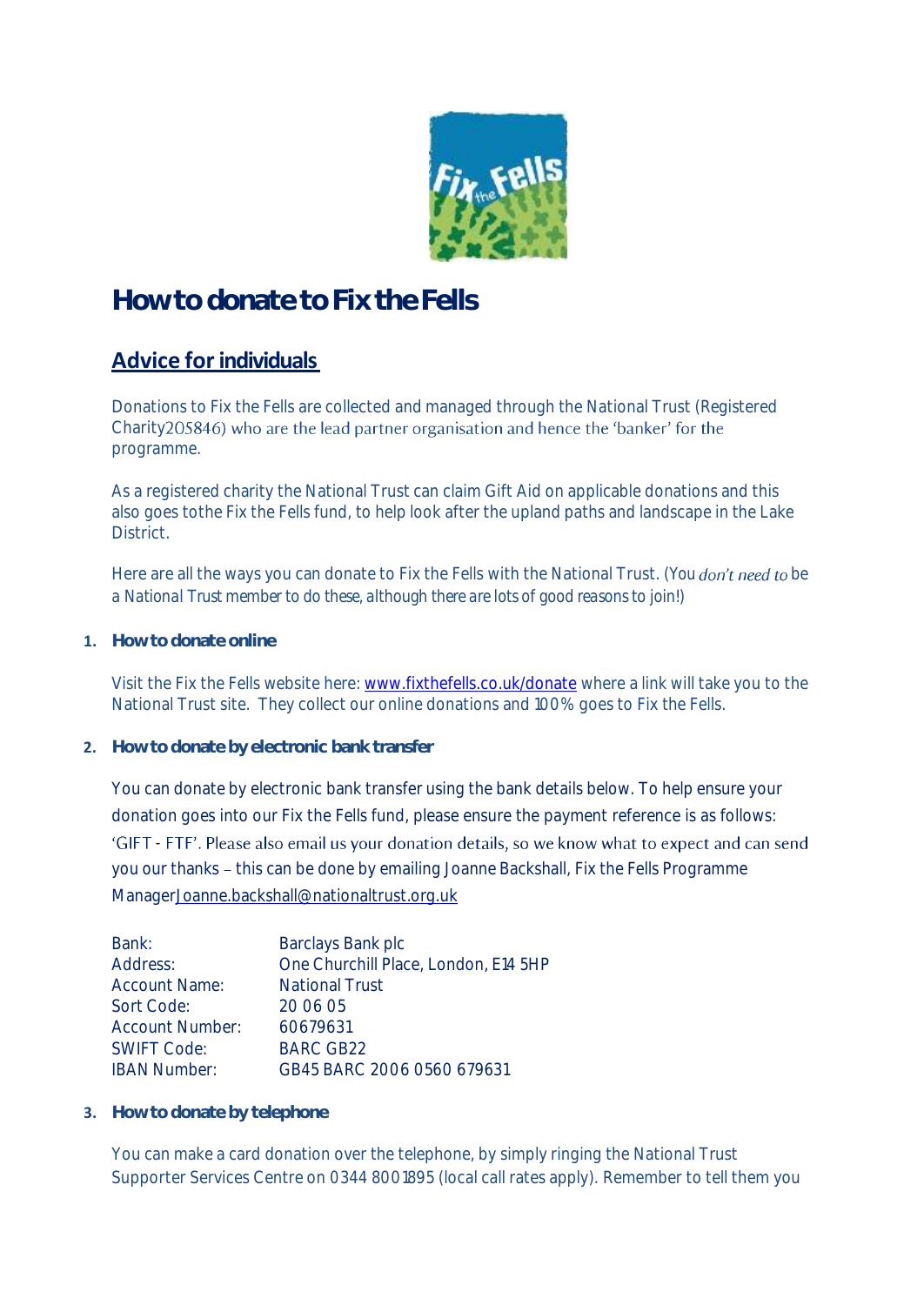wish to donate to Fix the Fells (Fund Code 419) and include Gift Aid if you can. This line is open from 9am to 5.30pmfrom Monday to Friday and from 9am to 4pm at weekends and Bank Holidays.

**4. How to donate regularly**

To set up a monthly donation to Fix the Fells, contact the National Trust Supporter Services Centre.Remember to tell them you want to support Fix the Fells, Fund Code 419. Telephone: 0344 800 1895 (local call rates apply) Open 9.00am to 5.30pm weekdays, 9.00am to 4.00pm weekends and bank holidays. Email[: enquiries@nationaltrust.org.uk](mailto:enquiries@nationaltrust.org.uk) Postal address: National Trust, PO Box 574, Manvers, Rotherham S63 3FH

**5. How to donate by Text**

You can donate £5 to Fix the Fells via your mobile phone by texting FELLS to 70525. *You will be charged £5 plus one standard rate message. The National Trust (Registered Charity 205846) will receive 100% of your donation. You must be aged 16 or over to send a text donation. Please make sure you have the bill payer's permission before donating. This SMS service is being provided for The National Trust by Fonix Mobile PLC, 23 Heddon Street, London, W1B 4BQ. Full [terms and](https://eur01.safelinks.protection.outlook.com/?url=https%3A%2F%2Fwww.nationaltrust.org.uk%2Ffeatures%2Ftext-to-donate-terms-and-conditions&data=05%7C01%7CJoanne.Backshall%40nationaltrust.org.uk%7Cabb3873c21f34192b51a08da3ca30087%7C0fba79b96423460d88eff9c3d4ca2e9f%7C0%7C0%7C637888968330954705%7CUnknown%7CTWFpbGZsb3d8eyJWIjoiMC4wLjAwMDAiLCJQIjoiV2luMzIiLCJBTiI6Ik1haWwiLCJXVCI6Mn0%3D%7C3000%7C%7C%7C&sdata=WYgkmd9nu67S09tZrWniCLqkNypxfpJ%2BY4FlLfW2HV8%3D&reserved=0)  [conditions](https://eur01.safelinks.protection.outlook.com/?url=https%3A%2F%2Fwww.nationaltrust.org.uk%2Ffeatures%2Ftext-to-donate-terms-and-conditions&data=05%7C01%7CJoanne.Backshall%40nationaltrust.org.uk%7Cabb3873c21f34192b51a08da3ca30087%7C0fba79b96423460d88eff9c3d4ca2e9f%7C0%7C0%7C637888968330954705%7CUnknown%7CTWFpbGZsb3d8eyJWIjoiMC4wLjAwMDAiLCJQIjoiV2luMzIiLCJBTiI6Ik1haWwiLCJXVCI6Mn0%3D%7C3000%7C%7C%7C&sdata=WYgkmd9nu67S09tZrWniCLqkNypxfpJ%2BY4FlLfW2HV8%3D&reserved=0) and our Privacy Policy can be found on our website [www.nationaltrust.org.uk.](https://eur01.safelinks.protection.outlook.com/?url=http%3A%2F%2Fwww.nationaltrust.org.uk%2F&data=05%7C01%7CJoanne.Backshall%40nationaltrust.org.uk%7Cabb3873c21f34192b51a08da3ca30087%7C0fba79b96423460d88eff9c3d4ca2e9f%7C0%7C0%7C637888968331110905%7CUnknown%7CTWFpbGZsb3d8eyJWIjoiMC4wLjAwMDAiLCJQIjoiV2luMzIiLCJBTiI6Ik1haWwiLCJXVCI6Mn0%3D%7C3000%7C%7C%7C&sdata=pKnFqMdm5p7Qi%2F86P9irJPccVILBsFGpkyqca8rB7SY%3D&reserved=0)*

**6. How to donate by cheque**

Please complete the form below and send with your cheque payable to National Trust (or card payment details) to the address shown on the form. Remember to tick the box for Fix the Fells.

*Gifts from individuals are vital to enable Fix the Fells to do all that is needed each year. If you are thinking of making a significant gift please contac[t giving@nationaltrust.org.uk.](mailto:giving@nationaltrust.org.uk)*

*Please note if you give £250 or more and choose to opt in to communications from the National Trust, be able to stay in touch and show you how your gifts to Fix the Fells make a difference.*





Registered Charity 205846.